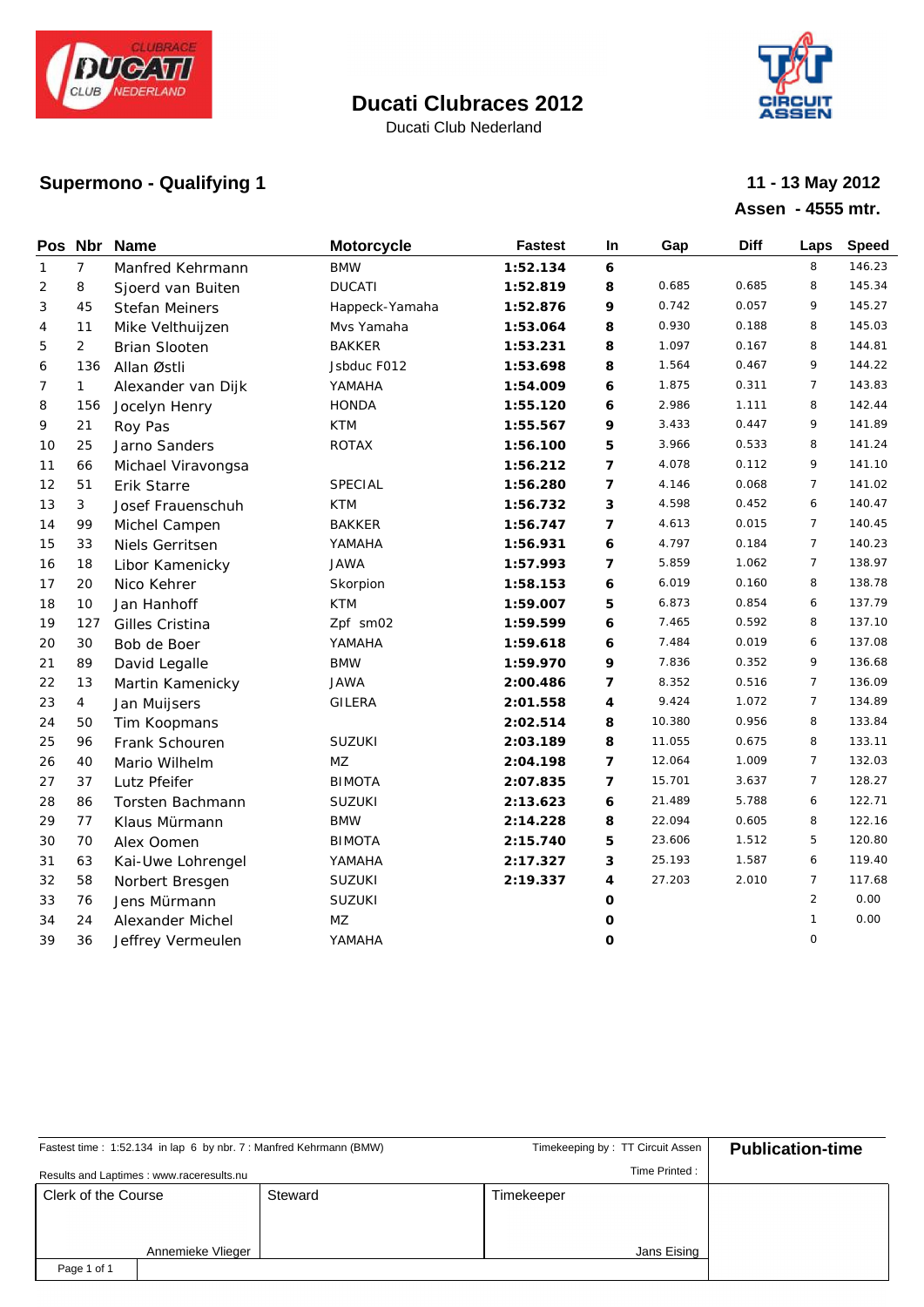



# **Supermono - Qualifying 1 11 - 13 May 2012**<br> **11 - 13 May 2012**<br> **11 - 13 May 2012**

# **Laptimes Assen - 4555 mtr.**

| Pos            | <b>Nbr</b>     | Name / Team name        | Gap    | 1        | $\mathbf{2}$ | 3        | 4        | 5        | 6        | 7        | 8        | 9        | 10 | 11 | 12 |
|----------------|----------------|-------------------------|--------|----------|--------------|----------|----------|----------|----------|----------|----------|----------|----|----|----|
| $\mathbf{1}$   | 7              | <b>Manfred Kehrmann</b> |        | 2:12.793 | 1:58.556     | 1:55.179 | 1:52.663 | 1:57.479 | 1:52.134 | 1:53.473 | 1:56.654 |          |    |    |    |
| $\overline{2}$ | 8              | Sjoerd van Buiten       | 0.685  | 2:12.598 | 2:02.937     | 1:58.796 | 1:56.136 | 2:07.510 | 3:28.621 | 1:54.401 | 1:52.819 |          |    |    |    |
| 3              | 45             | <b>Stefan Meiners</b>   | 0.742  | 2:03.263 | 1:58.219     | 1:58.522 | 1:55.788 | 1:55.785 | 2:09.571 | 1:53.537 | 1:54.287 | 1:52.876 |    |    |    |
| $\overline{4}$ | 11             | Mike Velthuijzen        | 0.930  | 2:10.928 | 2:12.968     | 2:51.377 | 1:57.884 | 1:54.960 | 2:21.308 | 2:45.561 | 1:53.064 |          |    |    |    |
| 5              | $\overline{2}$ | <b>Brian Slooten</b>    | 1.097  | 2:00.758 | 2:08.306     | 3:49.990 | 1:57.666 | 1:54.873 | 1:55.038 | 1:54.081 | 1:53.231 |          |    |    |    |
| 6              | 136            | Allan Østli             | 1.564  | 2:06.755 | 1:58.462     | 1:56.166 | 1:54.715 | 1:56.449 | 1:54.971 | 1:55.080 | 1:53.698 | 1:55.958 |    |    |    |
| $\overline{7}$ | $\overline{1}$ | Alexander van Dijk      | 1.875  | 2:14.080 | 2:01.150     | 1:56.259 | 1:56.574 | 1:55.179 | 1:54.009 | 2:11.061 |          |          |    |    |    |
| 8              | 156            | Jocelyn Henry           | 2.986  | 2:07.628 | 1:58.910     | 1:57.454 | 1:59.057 | 1:55.209 | 1:55.120 | 1:55.204 | 1:56.059 |          |    |    |    |
| 9              | 21             | Roy Pas                 | 3.433  | 2:10.997 | 2:03.555     | 2:01.684 | 1:59.021 | 1:59.538 | 1:57.983 | 1:57.952 | 1:55.806 | 1:55.567 |    |    |    |
| 10             | 25             | Jarno Sanders           | 3.966  | 2:15.878 | 2:00.472     | 1:57.865 | 1:58.034 | 1:56.100 | 1:58.502 | 2:07.803 | 1:56.102 |          |    |    |    |
| 11             | 66             | Michael Viravongsa      | 4.078  | 2:11.447 | 2:04.743     | 2:02.834 | 1:59.471 | 1:59.683 | 1:59.812 | 1:56.212 | 1:59.210 | 1:56.675 |    |    |    |
| 12             | 51             | Erik Starre             | 4.146  | 2:26.215 | 2:10.914     | 2:03.837 | 2:01.793 | 1:58.550 | 1:57.539 | 1:56.280 |          |          |    |    |    |
| 13             | 3              | Josef Frauenschuh       | 4.598  | 2:12.960 | 2:02.676     | 1:56.732 | 1:57.513 | 2:02.655 | 2:14.901 |          |          |          |    |    |    |
| 14             | 99             | Michel Campen           | 4.613  | 2:11.938 | 2:01.748     | 2:01.039 | 2:12.517 | 3:37.258 | 1:59.882 | 1:56.747 |          |          |    |    |    |
| 15             | 33             | Niels Gerritsen         | 4.797  | 2:07.371 | 2:02.413     | 1:59.981 | 2:00.296 | 2:01.682 | 1:56.931 | 1:57.299 |          |          |    |    |    |
| 16             | 18             | Libor Kamenicky         | 5.859  | 2:41.436 | 2:10.674     | 2:03.455 | 2:01.605 | 1:59.473 | 1:58.241 | 1:57.993 |          |          |    |    |    |
| 17             | 20             | Nico Kehrer             | 6.019  | 2:10.088 | 2:03.672     | 2:01.113 | 2:06.349 | 1:58.758 | 1:58.153 | 2:00.205 | 1:59.759 |          |    |    |    |
| 18             | 10             | Jan Hanhoff             | 6.873  | 2:15.868 | 2:08.063     | 2:02.839 | 1:59.643 | 1:59.007 | 2:36.511 |          |          |          |    |    |    |
| 19             | 127            | Gilles Cristina         | 7.465  | 2:12.184 | 2:02.020     | 2:01.255 | 2:00.689 | 2:00.876 | 1:59.599 | 2:01.708 | 2:00.714 |          |    |    |    |
| 20             | 30             | Bob de Boer             | 7.484  | 2:19.014 | 2:08.026     | 2:02.682 | 1:59.946 | 2:01.014 | 1:59.618 |          |          |          |    |    |    |
| 21             | 89             | David Legalle           | 7.836  | 2:12.122 | 2:04.963     | 2:02.793 | 2:03.010 | 2:01.326 | 2:03.913 | 2:01.287 | 2:01.394 | 1:59.970 |    |    |    |
| 22             | 13             | Martin Kamenicky        | 8.352  | 2:38.210 | 2:34.586     | 3:44.620 | 2:09.456 | 2:03.206 | 2:03.937 | 2:00.486 |          |          |    |    |    |
| 23             | $\overline{4}$ | Jan Muijsers            | 9.424  | 2:08.721 | 2:04.272     | 2:03.915 | 2:01.558 | 2:03.345 | 2:04.589 | 2:03.925 |          |          |    |    |    |
| 24             | 50             | Tim Koopmans            | 10.380 | 2:10.051 | 2:06.541     | 2:04.258 | 2:03.627 | 2:02.534 | 2:02.977 | 2:02.547 | 2:02.514 |          |    |    |    |
| 25             | 96             | Frank Schouren          | 11.055 | 2:19.870 | 2:14.861     | 2:11.611 | 2:10.532 | 2:07.040 | 2:07.421 | 2:04.576 | 2:03.189 |          |    |    |    |
| 26             | 40             | Mario Wilhelm           | 12.064 | 2:46.713 | 2:21.270     | 2:12.993 | 2:09.450 | 2:05.411 | 2:04.809 | 2:04.198 |          |          |    |    |    |
| 27             | 37             | Lutz Pfeifer            | 15.701 | 2:25.298 | 2:10.258     | 2:09.397 | 2:08.938 | 2:11.822 | 2:08.009 | 2:07.835 |          |          |    |    |    |
| 28             | 86             | Torsten Bachmann        | 21.489 | 2:24.359 | 2:18.163     | 2:14.819 | 2:14.318 | 2:14.369 | 2:13.623 |          |          |          |    |    |    |
| 29             | 77             | Klaus Mürmann           | 22.094 | 2:29.253 | 2:25.733     | 2:20.434 | 2:17.496 | 2:16.528 | 2:16.916 | 2:17.608 | 2:14.228 |          |    |    |    |
| 30             | 70             | Alex Oomen              | 23.606 | 2:28.051 | 2:19.944     | 2:17.823 | 2:17.233 | 2:15.740 |          |          |          |          |    |    |    |
| 31             | 63             | Kai-Uwe Lohrengel       | 25.193 | 2:27.764 | 2:22.088     | 2:17.327 | 2:20.081 | 2:17.744 | 2:17.978 |          |          |          |    |    |    |
| 32             | 58             | Norbert Bresgen         | 27.203 | 2:33.144 | 2:23.687     | 2:23.794 | 2:19.337 | 2:19.976 | 2:19.801 | 2:39.318 |          |          |    |    |    |
| 33             | 76             | Jens Mürmann            |        | 3:11.190 | 3:29.241     |          |          |          |          |          |          |          |    |    |    |
| 34             | 24             | Alexander Michel        |        | 2:18.876 |              |          |          |          |          |          |          |          |    |    |    |
| 39             | 36             | Jeffrey Vermeulen       |        |          |              |          |          |          |          |          |          |          |    |    |    |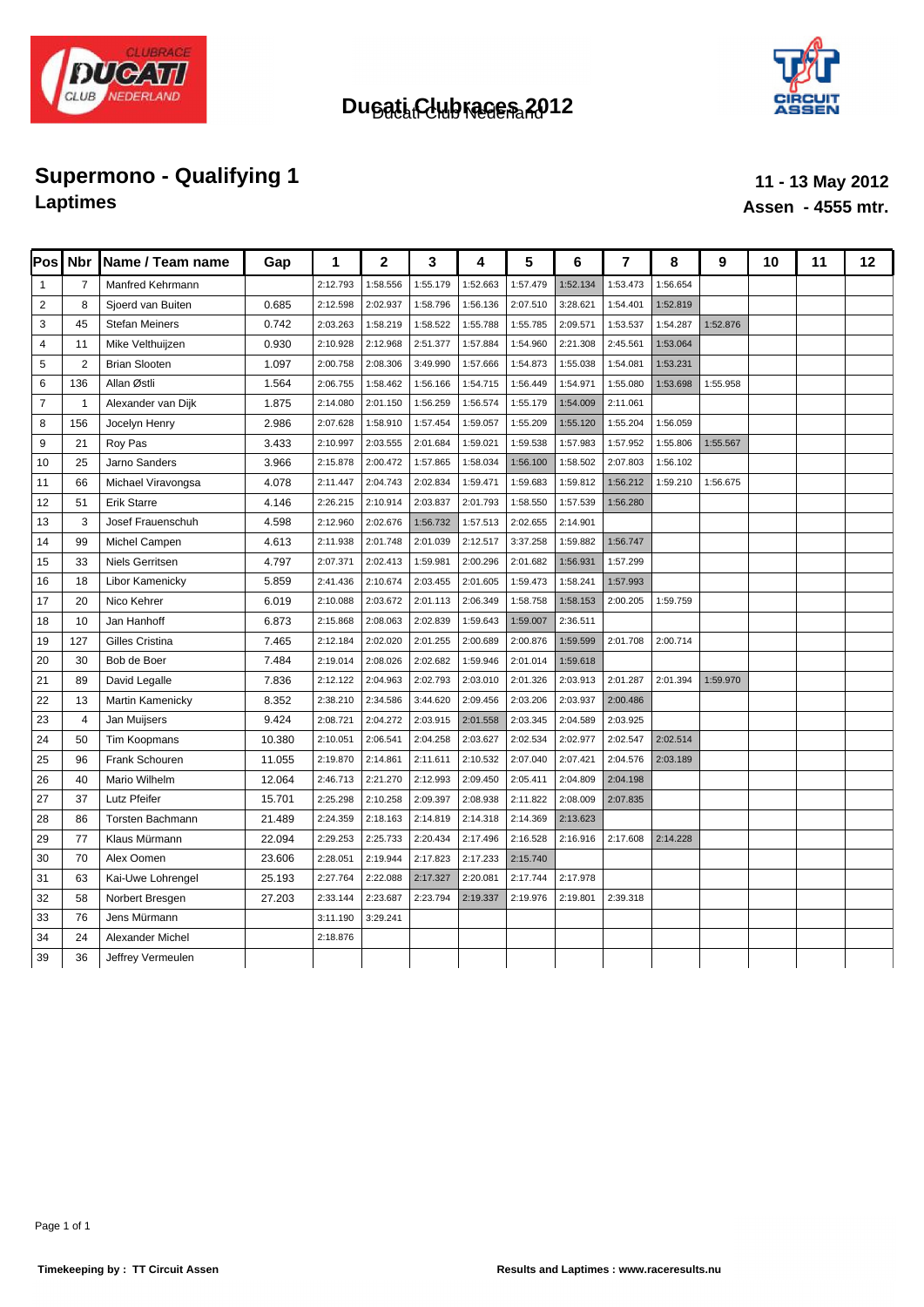

Ducati Club Nederland



# **11 - 13 May 2012**<br> **11 - 13 May 2012**<br> **Assen - 4555 mtr. Assen - 4555 mtr.**

|                | Pos Nbr        | <b>Name</b>        | <b>Motorcycle</b> | Qual-1   | Qual-2   | <b>Fastest</b> | Gap    |
|----------------|----------------|--------------------|-------------------|----------|----------|----------------|--------|
| 1              | $\overline{7}$ | Manfred Kehrmann   | <b>BMW</b>        | 1:52.134 | 1:52.527 | 1:52.134       |        |
| $\overline{c}$ | 3              | Josef Frauenschuh  | <b>KTM</b>        | 1:56.732 | 1:52.747 | 1:52.747       | 0.613  |
| 3              | 8              | Sjoerd van Buiten  | <b>DUCATI</b>     | 1:52.819 | 1:54.450 | 1:52.819       | 0.685  |
| 4              | 45             | Stefan Meiners     | Happeck-Yamaha    | 1:52.876 | 1:53.505 | 1:52.876       | 0.742  |
| 5              | 1              | Alexander van Dijk | YAMAHA            | 1:54.009 | 1:52.963 | 1:52.963       | 0.829  |
| 6              | 11             | Mike Velthuijzen   | Mvs Yamaha        | 1:53.064 | 1:53.313 | 1:53.064       | 0.930  |
| 7              | $\overline{2}$ | Brian Slooten      | BAKKER            | 1:53.231 | 1:53.688 | 1:53.231       | 1.097  |
| 8              | 136            | Allan Østli        | Jsbduc F012       | 1:53.698 | 1:54.654 | 1:53.698       | 1.564  |
| 9              | 25             | Jarno Sanders      | ROTAX             | 1:56.100 | 1:54.495 | 1:54.495       | 2.361  |
| 10             | 156            | Jocelyn Henry      | HONDA             | 1:55.120 | 1:54.773 | 1:54.773       | 2.639  |
| 11             | 21             | Roy Pas            | KTM               | 1:55.567 | 1:56.314 | 1:55.567       | 3.433  |
| 12             | 33             | Niels Gerritsen    | YAMAHA            | 1:56.931 | 1:56.019 | 1:56.019       | 3.885  |
| 13             | 66             | Michael Viravongsa |                   | 1:56.212 | 1:57.247 | 1:56.212       | 4.078  |
| 14             | 51             | Erik Starre        | SPECIAL           | 1:56.280 | 1:57.102 | 1:56.280       | 4.146  |
| 15             | 99             | Michel Campen      | <b>BAKKER</b>     | 1:56.747 | 1:59.654 | 1:56.747       | 4.613  |
| 16             | 20             | Nico Kehrer        | Skorpion          | 1:58.153 | 1:57.252 | 1:57.252       | 5.118  |
| 17             | 18             | Libor Kamenicky    | JAWA              | 1:57.993 | 1:58.094 | 1:57.993       | 5.859  |
| 18             | 127            | Gilles Cristina    | Zpf sm02          | 1:59.599 | 1:58.252 | 1:58.252       | 6.118  |
| 19             | 19             | Perry Goldstein    | KTM               |          | 1:58.415 | 1:58.415       | 6.281  |
| 20             | 30             | Bob de Boer        | YAMAHA            | 1:59.618 | 1:58.988 | 1:58.988       | 6.854  |
| 21             | 10             | Jan Hanhoff        | KTM               | 1:59.007 | 2:01.232 | 1:59.007       | 6.873  |
| 22             | 89             | David Legalle      | <b>BMW</b>        | 1:59.970 | 1:59.293 | 1:59.293       | 7.159  |
| 23             | $\overline{4}$ | Jan Muijsers       | GILERA            | 2:01.558 | 1:59.882 | 1:59.882       | 7.748  |
| 24             | 13             | Martin Kamenicky   | JAWA              | 2:00.486 | 2:01.384 | 2:00.486       | 8.352  |
| 25             | 50             | Tim Koopmans       |                   | 2:02.514 | 2:00.674 | 2:00.674       | 8.540  |
| 26             | 96             | Frank Schouren     | SUZUKI            | 2:03.189 | 2:04.691 | 2:03.189       | 11.055 |
| 27             | 40             | Mario Wilhelm      | MZ                | 2:04.198 | 2:03.783 | 2:03.783       | 11.649 |
| 28             | 24             | Alexander Michel   | MZ                |          | 2:04.056 | 2:04.056       | 11.922 |
| 29             | 36             | Jeffrey Vermeulen  | YAMAHA            |          | 2:04.925 | 2:04.925       | 12.791 |

|                                |                                          | Fastest time: 1:52.527 in lap 7 by nbr. 7: Manfred Kehrmann (BMW) | Timekeeping by: TT Circuit Assen | <b>Publication-time</b> |
|--------------------------------|------------------------------------------|-------------------------------------------------------------------|----------------------------------|-------------------------|
|                                | Results and Laptimes: www.raceresults.nu |                                                                   | Time Printed:                    |                         |
| Clerk of the Course<br>Steward |                                          |                                                                   | Timekeeper                       |                         |
|                                |                                          |                                                                   |                                  |                         |
|                                | Annemieke Vlieger                        |                                                                   | Jans Eising                      |                         |
| Page 1 of 2                    |                                          |                                                                   |                                  |                         |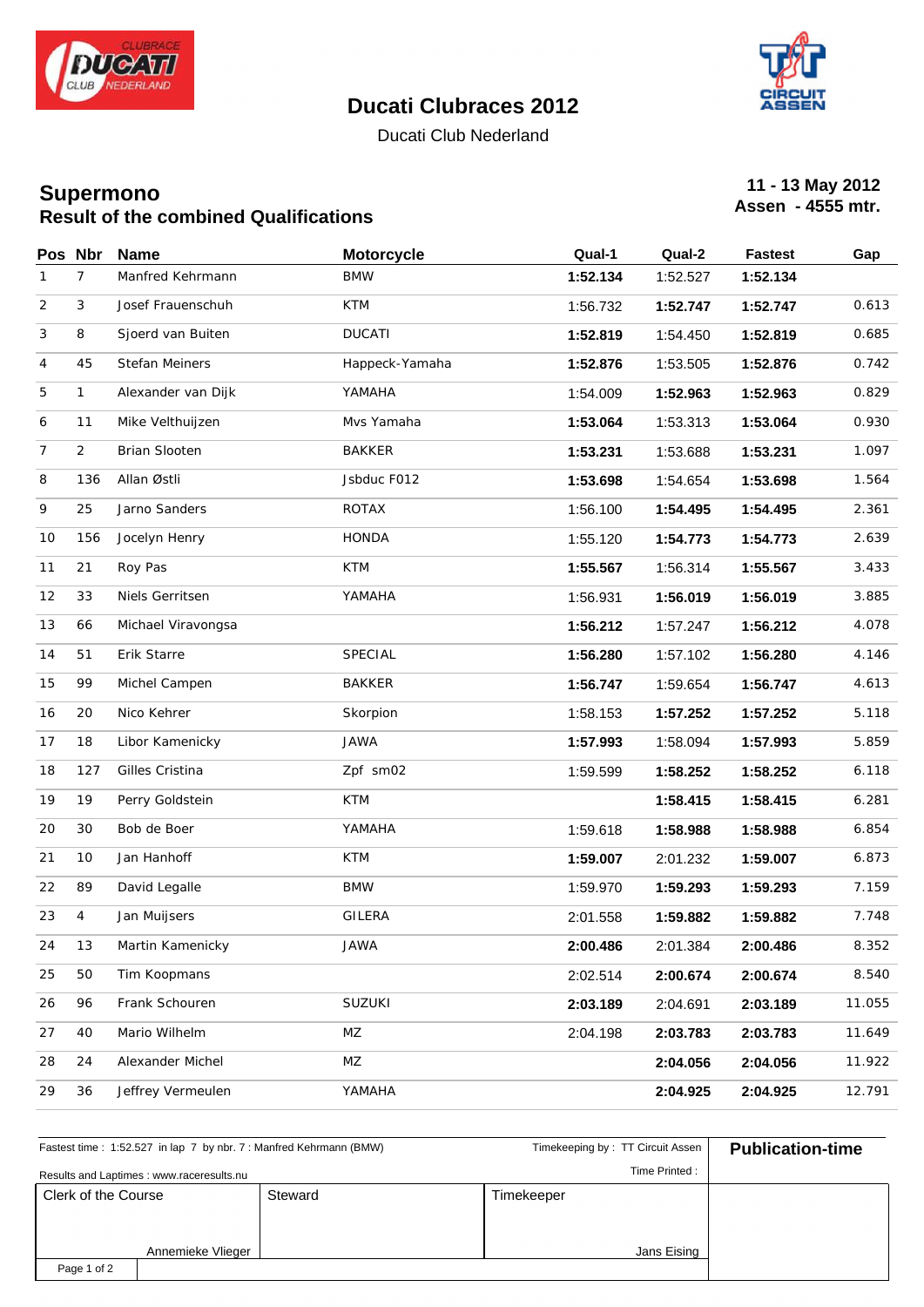



Ducati Club Nederland

# **11 - 13 May 2012**<br> **11 - 13 May 2012**<br> **Assen - 4555 mtr. Assen - 4555 mtr.**

|    | Pos Nbr | <b>Name</b>       | <b>Motorcycle</b> | Qual-1   | Qual-2   | <b>Fastest</b> | Gap    |
|----|---------|-------------------|-------------------|----------|----------|----------------|--------|
| 30 | 37      | Lutz Pfeifer      | <b>BIMOTA</b>     | 2:07.835 | 2:08.301 | 2:07.835       | 15.701 |
| 31 | 76      | Jens Mürmann      | SUZUKI            |          | 2:12.165 | 2:12.165       | 20.031 |
| 32 | 86      | Torsten Bachmann  | <b>SUZUKI</b>     | 2:13.623 | 2:13.729 | 2:13.623       | 21.489 |
| 33 | 77      | Klaus Mürmann     | <b>BMW</b>        | 2:14.228 |          | 2:14.228       | 22.094 |
| 34 | 70      | Alex Oomen        | <b>BIMOTA</b>     | 2:15.740 | 2:17.536 | 2:15.740       | 23.606 |
| 35 | 63      | Kai-Uwe Lohrengel | YAMAHA            | 2:17.327 | 2:21.793 | 2:17.327       | 25.193 |
| 36 | 58      | Norbert Bresgen   | <b>SUZUKI</b>     | 2:19.337 | 2:19.972 | 2:19.337       | 27.203 |
| 41 | 85      | Randy van der Wal |                   |          |          |                |        |

|                     |                                          | Fastest time: 1:52.527 in lap 7 by nbr. 7: Manfred Kehrmann (BMW) | Timekeeping by: TT Circuit Assen | <b>Publication-time</b> |
|---------------------|------------------------------------------|-------------------------------------------------------------------|----------------------------------|-------------------------|
|                     | Results and Laptimes: www.raceresults.nu |                                                                   | Time Printed:                    |                         |
| Clerk of the Course |                                          | Steward                                                           | Timekeeper                       |                         |
|                     |                                          |                                                                   |                                  |                         |
|                     | Annemieke Vlieger                        |                                                                   | Jans Eising                      |                         |
| Page 2 of 2         |                                          |                                                                   |                                  |                         |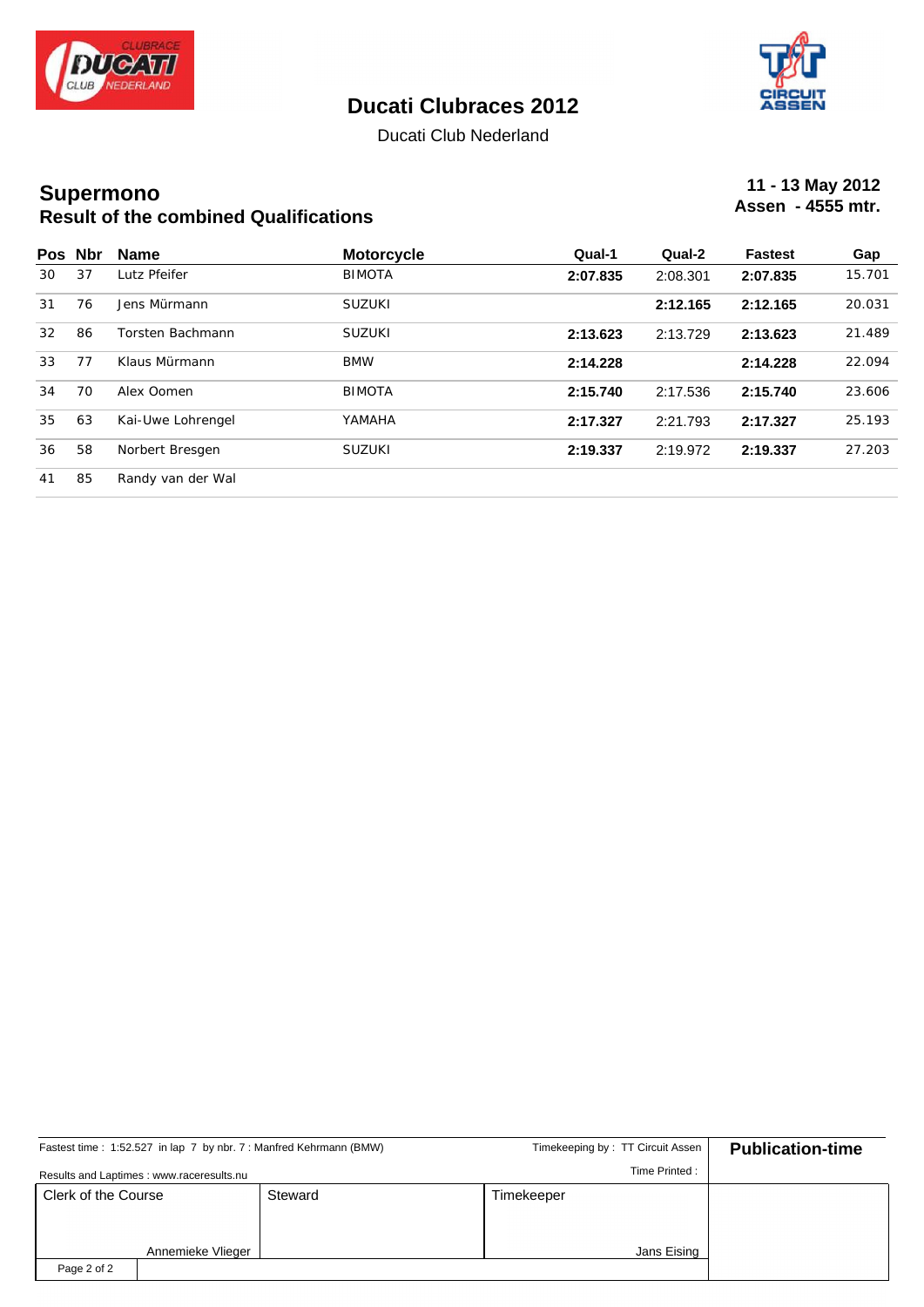



# **Supermono - Qualifying 2 11 - 13 May 2012**<br> **11 - 13 May 2012**<br> **11 - 13 May 2012**

# **Laptimes Assen - 4555 mtr.**

| $\overline{\mathsf{Pos}}$ | <b>Nbr</b>     | Name / Team name      | Gap    | 1        | $\overline{2}$ | 3        | 4        | 5        | 6        | $\overline{7}$ | 8        | 9        | 10 | 11 | 12 |
|---------------------------|----------------|-----------------------|--------|----------|----------------|----------|----------|----------|----------|----------------|----------|----------|----|----|----|
| $\mathbf{1}$              | $\overline{7}$ | Manfred Kehrmann      |        | 2:21.248 | 2:00.584       | 1:58.371 | 1:53.569 | 1:55.513 | 1:55.038 | 1:52.527       | 1:52.811 |          |    |    |    |
| $\overline{2}$            | 3              | Josef Frauenschuh     | 0.220  | 2:07.462 | 1:55.108       | 1:54.047 | 1:53.613 | 1:54.391 | 1:53.025 | 1:52.747       | 1:54.805 |          |    |    |    |
| 3                         | $\mathbf{1}$   | Alexander van Dijk    | 0.436  | 2:23.032 | 2:03.152       | 1:55.685 | 1:55.640 | 2:00.129 | 1:52.963 | 2:06.544       |          |          |    |    |    |
| $\overline{4}$            | 11             | Mike Velthuijzen      | 0.786  | 2:28.021 | 2:19.573       | 6:10.827 | 1:54.854 | 1:53.313 | 2:19.855 |                |          |          |    |    |    |
| 5                         | 45             | <b>Stefan Meiners</b> | 0.978  | 2:02.027 | 1:55.526       | 1:54.275 | 2:09.759 | 3:15.211 | 1:54.174 | 1:53.505       |          |          |    |    |    |
| 6                         | 2              | <b>Brian Slooten</b>  | 1.161  | 2:21.997 | 1:54.274       | 1:56.242 | 1:54.381 | 1:54.389 | 1:53.688 | 1:53.730       |          |          |    |    |    |
| $\overline{7}$            | 8              | Sjoerd van Buiten     | 1.923  | 2:41.809 | 8:35.522       | 1:55.583 | 1:57.288 | 1:54.450 |          |                |          |          |    |    |    |
| 8                         | 25             | Jarno Sanders         | 1.968  | 2:25.716 | 2:06.571       | 1:57.049 | 1:57.763 | 1:56.083 | 1:55.065 | 1:54.495       | 1:54.561 |          |    |    |    |
| 9                         | 136            | Allan Østli           | 2.127  | 2:25.339 | 2:02.708       | 1:55.874 | 1:55.408 | 1:57.036 | 1:54.654 | 1:56.820       | 1:55.808 | 1:57.787 |    |    |    |
| 10                        | 156            | Jocelyn Henry         | 2.246  | 2:10.350 | 1:59.155       | 1:54.873 | 1:56.646 | 1:58.337 | 1:56.223 | 1:54.773       | 1:56.301 |          |    |    |    |
| 11                        | 33             | Niels Gerritsen       | 3.492  | 2:14.628 | 2:01.755       | 1:57.603 | 1:59.681 | 1:58.819 | 1:56.019 | 2:01.433       |          |          |    |    |    |
| 12                        | 21             | Roy Pas               | 3.787  | 2:18.651 | 2:04.983       | 1:59.430 | 1:58.496 | 1:57.375 | 1:56.314 | 2:00.948       | 1:57.499 |          |    |    |    |
| 13                        | 51             | Erik Starre           | 4.575  | 2:20.272 | 2:06.737       | 1:58.218 | 1:59.935 | 1:57.471 | 1:57.102 | 2:12.861       |          |          |    |    |    |
| 14                        | 66             | Michael Viravongsa    | 4.720  | 2:29.760 | 2:11.209       | 1:59.174 | 1:59.863 | 1:58.220 | 1:57.247 | 1:59.227       | 1:58.351 |          |    |    |    |
| 15                        | 20             | Nico Kehrer           | 4.725  | 2:55.575 | 2:15.758       | 2:06.892 | 2:09.929 | 2:11.040 | 2:03.612 | 1:59.681       | 1:57.252 |          |    |    |    |
| 16                        | 18             | Libor Kamenicky       | 5.567  | 3:04.102 | 3:21.064       | 2:23.498 | 2:16.549 | 2:11.746 | 2:00.279 | 1:58.094       |          |          |    |    |    |
| 17                        | 127            | Gilles Cristina       | 5.725  | 2:10.522 | 2:02.003       | 2:01.631 | 2:02.248 | 2:01.139 | 1:59.938 | 1:59.221       | 1:58.252 |          |    |    |    |
| 18                        | 19             | Perry Goldstein       | 5.888  | 2:15.773 | 2:03.654       | 1:59.292 | 1:58.415 |          |          |                |          |          |    |    |    |
| 19                        | 30             | Bob de Boer           | 6.461  | 2:25.495 | 2:06.574       | 2:01.466 | 2:01.293 | 1:59.716 | 1:58.988 | 2:03.477       |          |          |    |    |    |
| 20                        | 89             | David Legalle         | 6.766  | 2:30.155 | 2:10.464       | 2:02.729 | 2:01.047 | 2:00.108 | 1:59.293 | 2:00.213       | 1:59.991 |          |    |    |    |
| 21                        | 99             | Michel Campen         | 7.127  | 2:25.424 | 2:06.395       | 2:01.332 | 2:04.007 | 2:01.490 | 1:59.654 |                |          |          |    |    |    |
| 22                        | $\overline{4}$ | Jan Muijsers          | 7.355  | 2:12.558 | 2:00.761       | 1:59.882 | 1:59.929 | 2:01.703 |          |                |          |          |    |    |    |
| 23                        | 50             | Tim Koopmans          | 8.147  | 2:11.962 | 2:02.675       | 2:00.842 | 2:00.674 | 2:02.835 | 2:01.610 | 2:02.076       |          |          |    |    |    |
| 24                        | 10             | Jan Hanhoff           | 8.705  | 2:54.885 | 2:17.387       | 2:03.487 | 2:01.232 | 2:21.608 |          |                |          |          |    |    |    |
| 25                        | 13             | Martin Kamenicky      | 8.857  | 2:11.761 | 2:01.384       |          |          |          |          |                |          |          |    |    |    |
| 26                        | 40             | Mario Wilhelm         | 11.256 | 2:57.323 | 2:33.132       | 2:22.444 | 2:14.145 | 2:09.149 | 2:07.458 | 2:07.814       | 2:03.783 |          |    |    |    |
| 27                        | 24             | Alexander Michel      | 11.529 | 2:41.956 | 2:22.651       | 2:09.467 | 2:07.342 | 2:06.610 | 2:05.854 | 2:05.502       | 2:04.056 |          |    |    |    |
| 28                        | 96             | Frank Schouren        | 12.164 | 2:22.888 | 2:11.816       | 2:12.278 | 2:10.004 | 2:07.362 | 2:04.691 | 2:04.744       |          |          |    |    |    |
| 29                        | 36             | Jeffrey Vermeulen     | 12.398 | 2:30.700 | 4:00.402       | 2:04.925 |          |          |          |                |          |          |    |    |    |
| 30                        | 37             | Lutz Pfeifer          | 15.774 | 2:32.332 | 2:14.202       | 2:10.806 | 2:10.035 | 2:10.706 | 2:10.020 | 2:09.106       | 2:08.301 |          |    |    |    |
| 31                        | 76             | Jens Mürmann          | 19.638 | 2:44.723 | 2:26.254       | 2:16.114 | 2:15.200 | 2:15.169 | 2:12.165 | 2:12.406       |          |          |    |    |    |
| 32                        | 86             | Torsten Bachmann      | 21.202 | 2:22.542 | 2:17.194       | 2:18.181 | 2:15.658 | 2:13.729 | 2:14.309 | 2:16.666       |          |          |    |    |    |
| 33                        | 70             | Alex Oomen            | 25.009 | 2:22.619 | 2:19.485       | 2:18.718 | 2:17.744 | 2:17.536 |          |                |          |          |    |    |    |
| 34                        | 58             | Norbert Bresgen       | 27.445 | 2:41.905 | 2:31.166       | 2:23.665 | 2:20.771 | 2:19.972 | 2:23.767 |                |          |          |    |    |    |
| 35                        | 63             | Kai-Uwe Lohrengel     | 29.266 | 2:45.380 | 2:32.483       | 2:23.388 | 2:22.807 | 2:23.136 | 2:21.793 | 2:22.366       |          |          |    |    |    |
| 36                        | 85             | Randy van der Wal     |        | 2:42.498 | 12:41.831      |          |          |          |          |                |          |          |    |    |    |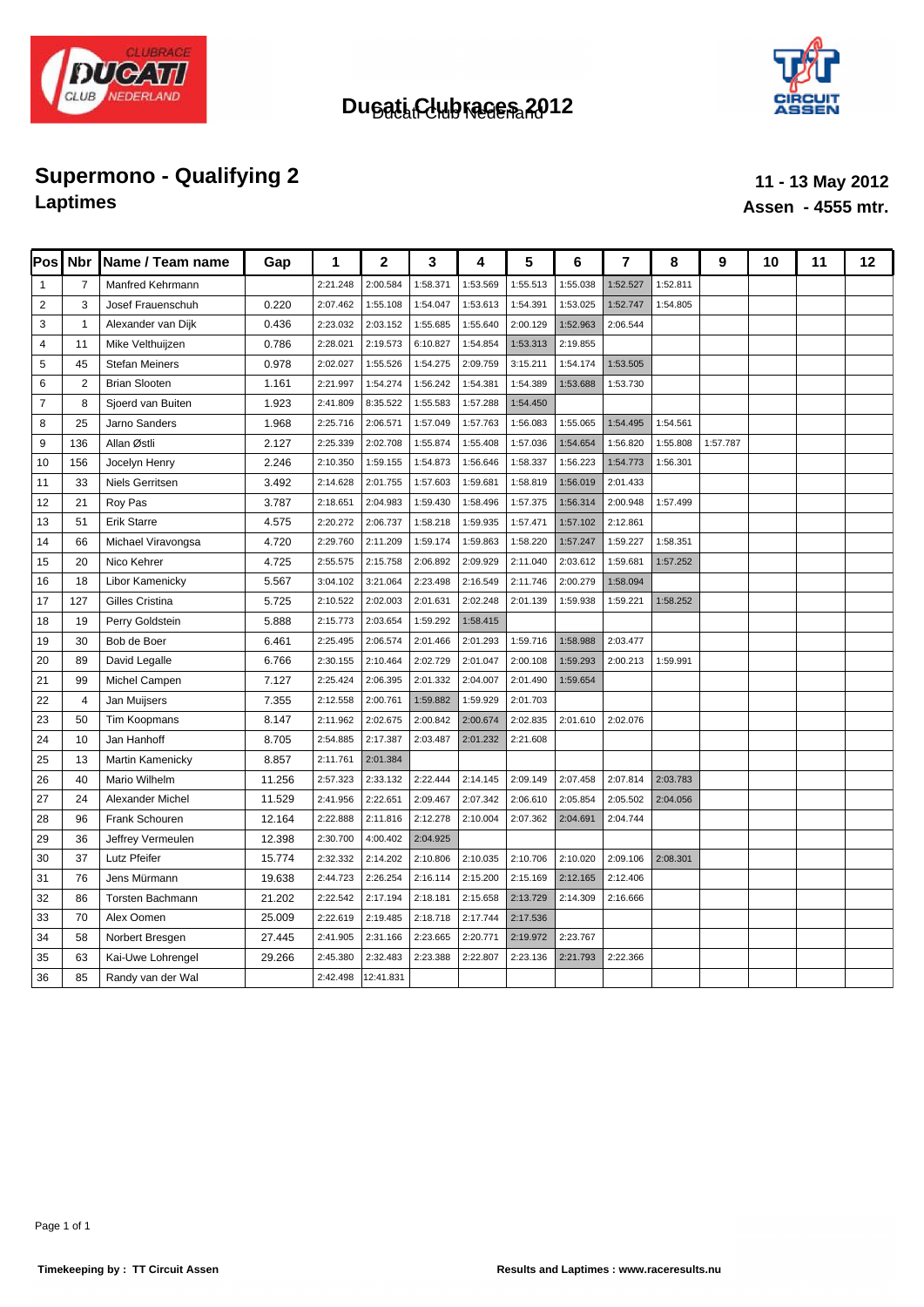

Ducati Club Nederland



**11 - 13 May 2012 Assen - 4555 mtr.**

### **Startgrid - Supermono - Race 1 Start time : 17:55 - Duration: 10 Laps**



|                     |                                           |         | Timekeeping by: TT Circuit Assen | <b>Publication-time</b> |
|---------------------|-------------------------------------------|---------|----------------------------------|-------------------------|
|                     | Results and Laptimes : www.raceresults.nu |         | Time Printed:                    |                         |
| Clerk of the Course |                                           | Steward | Timekeeper                       |                         |
|                     |                                           |         |                                  |                         |
|                     | Annemieke Vlieger                         |         | Jans Eising                      |                         |
| Page 1 of 1         |                                           |         |                                  |                         |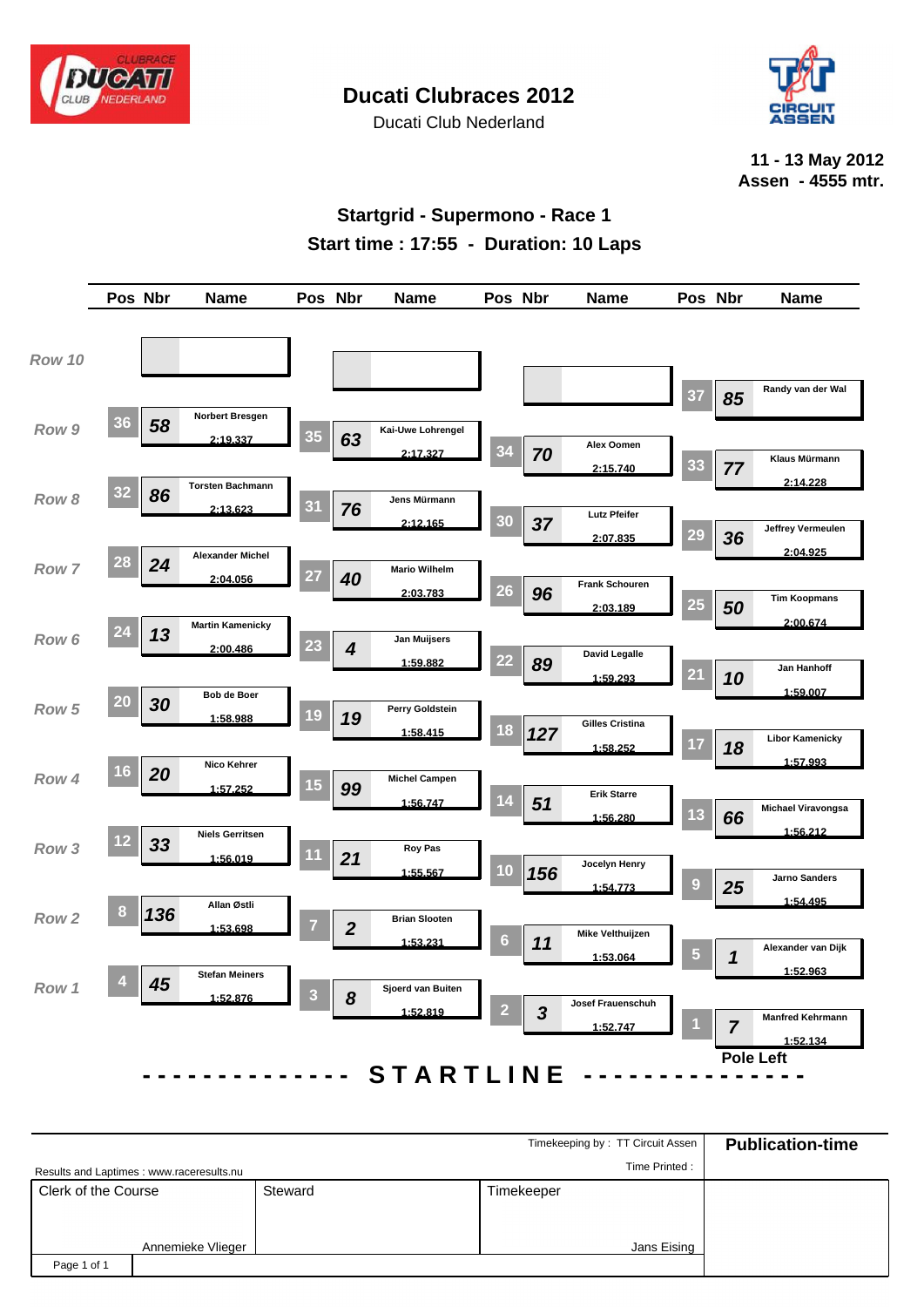

Ducati Club Nederland



# **Supermono - Race 1**

### **Assen - 4555 mtr. 11 - 13 May 2012**

|              |                | Pos Nbr Name       | <b>Motorcycle</b> | Gap           | <b>Total time</b> | <b>Fastest</b> | In.            | Avg.<br><b>Speed</b> |
|--------------|----------------|--------------------|-------------------|---------------|-------------------|----------------|----------------|----------------------|
| $\mathbf{1}$ | 3              | Josef Frauenschuh  | <b>KTM</b>        | -- 10 laps -- | 18:44.090         | 1:50.788       | 10             | 145.87               |
| 2            | $\mathbf{1}$   | Alexander van Dijk | YAMAHA            | 0.211         | 18:44.301         | 1:50.958       | 9              | 145.85               |
| 3            | 11             | Mike Velthuijzen   | Mvs Yamaha        | 0.440         | 18:44.530         | 1:50.895       | 10             | 145.82               |
| 4            | 45             | Stefan Meiners     | Happeck-Yamaha    | 12.089        | 18:56.179         | 1:51.585       | 9              | 144.32               |
| 5            | $\overline{7}$ | Manfred Kehrmann   | <b>BMW</b>        | 16.174        | 19:00.264         | 1:51.078       | 3              | 143.80               |
| 6            | 8              | Sjoerd van Buiten  | <b>DUCATI</b>     | 16.835        | 19:00.925         | 1:51.357       | 10             | 143.72               |
| 7            | $\overline{2}$ | Brian Slooten      | <b>BAKKER</b>     | 19.545        | 19:03.635         | 1:52.856       | 10             | 143.38               |
| 8            | 21             | Roy Pas            | <b>KTM</b>        | 33.105        | 19:17.195         | 1:54.317       | 4              | 141.70               |
| 9            | 25             | Jarno Sanders      | <b>ROTAX</b>      | 46.109        | 19:30.199         | 1:54.665       | 4              | 140.13               |
| 10           | 99             | Michel Campen      | <b>BAKKER</b>     | 1:17.179      | 20:01.269         | 1:58.042       | 6              | 136.50               |
| 11           | 30             | Bob de Boer        | YAMAHA            | 1:18.260      | 20:02.350         | 1:55.715       | 10             | 136.38               |
| 12           | 13             | Martin Kamenicky   | <b>JAWA</b>       | 1:23.378      | 20:07.468         | 1:58.684       | 9              | 135.80               |
| 13           | 89             | David Legalle      | <b>BMW</b>        | 1:30.374      | 20:14.464         | 1:59.248       | 8              | 135.02               |
| 14           | 50             | Tim Koopmans       |                   | 1:39.828      | 20:23.918         | 2:00.288       | 6              | 133.97               |
| 15           | 24             | Alexander Michel   | MZ                | 1:50.452      | 20:34.542         | 2:01.462       |                | 7 132.82             |
| 16           | 33             | Niels Gerritsen    | YAMAHA            | 1:53.079      | 20:37.169         | 1:56.127       | 8              | 132.54               |
| 17           | 40             | Mario Wilhelm      | MZ                | -- 9 laps --  | 19:24.805         | 2:04.655       |                | 2 126.70             |
| 18           | 37             | Lutz Pfeifer       | <b>BIMOTA</b>     | 9.495         | 19:34.300         | 2:09.184       | 6              | 125.67               |
| 19           | 70             | Alex Oomen         | <b>BIMOTA</b>     | 1:00.441      | 20:25.246         | 2:11.866       | 8              | 120.45               |
| 20           | 77             | Klaus Mürmann      | <b>BMW</b>        | 1:21.426      | 20:46.231         | 2:15.146       | 9              | 118.42               |
| 21           | 86             | Torsten Bachmann   | SUZUKI            | 1:21.435      | 20:46.240         | 2:15.288       | 9              | 118.42               |
| 22           | 66             | Michael Viravongsa |                   | -- 8 laps --  | 15:50.707         | 1:54.541       | 3              | 137.98               |
| 23           | 63             | Kai-Uwe Lohrengel  | YAMAHA            | 3:06.240      | 18:56.947         | 2:18.691       | $\overline{2}$ | 115.38               |
| 24           | 85             | Randy van der Wal  |                   | -- 7 laps --  | 14:09.536         | 1:57.721       | 6              | 135.11               |
| 25           | 20             | Nico Kehrer        | Skorpion          | 1:02.178      | 15:11.714         | 1:59.031       | 6              | 125.90               |
| 26           | 136            | Allan Østli        | Jsbduc F012       | -- 6 laps --  | 11:29.482         | 1:52.029       | 5              | 142.69               |
| 27           | 96             | Frank Schouren     | <b>SUZUKI</b>     | 1:42.394      | 13:11.876         | 2:06.774       | 5              | 124.24               |
| 28           | 127            | Gilles Cristina    | Zpf sm02          | -- 4 laps --  | 8:28.042          | 1:59.636       | $\overline{2}$ | 129.10               |
| 29           | 51             | Erik Starre        | SPECIAL           | -- 2 laps --  | 3:59.648          | 1:56.196       | $\overline{2}$ | 136.85               |
| 30           | 156            | Jocelyn Henry      | HONDA             | 6.069         | 4:05.717          | 1:57.041       | $\overline{2}$ | 133.47               |
| 31           | 36             | Jeffrey Vermeulen  | YAMAHA            | -- 1 laps --  | 2:13.291          | 2:08.771       | $\mathbf{1}$   | 123.02               |
| 39           | 18             | Libor Kamenicky    | <b>JAWA</b>       |               |                   |                | $\mathsf{O}$   |                      |
| 40           | 58             | Norbert Bresgen    | SUZUKI            |               |                   |                | 0              |                      |
| 41           | $\overline{4}$ | Jan Muijsers       | GILERA            |               |                   |                | O              |                      |
|              |                |                    |                   |               |                   |                |                |                      |

Rider 127: Penalty 20 sec. Jumpstart.

| Fastest time: 1:50.788 in lap 10 by nbr. 3 : Josef Frauenschuh (KTM) |         | Timekeeping by: TT Circuit Assen | <b>Publication-time</b> |
|----------------------------------------------------------------------|---------|----------------------------------|-------------------------|
| Results and Laptimes : www.raceresults.nu                            |         | Time Printed:                    |                         |
| Clerk of the Course                                                  | Steward | Timekeeper                       |                         |
|                                                                      |         |                                  |                         |
|                                                                      |         |                                  |                         |
| Annemieke Vlieger                                                    |         | Jans Eising                      |                         |
| Page 1 of 1                                                          |         |                                  |                         |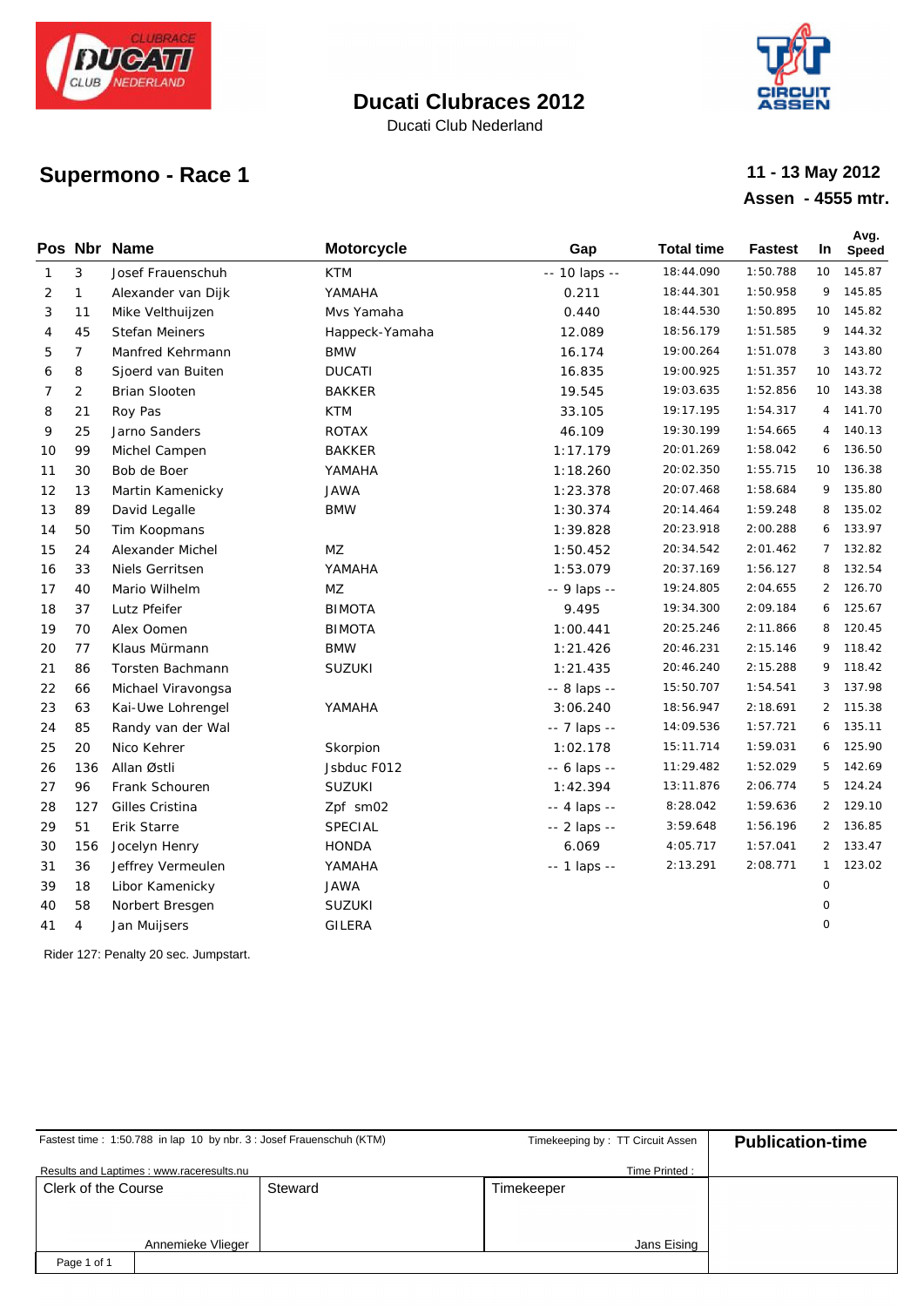



## **Lapchart for Race 1**

| Nr.            | Name                  | Pos Laps       | 1              | $\mathbf{2}$            | 3              | 4              | 5              | 6            | $\overline{7}$ | 8              | 9              | 10             |
|----------------|-----------------------|----------------|----------------|-------------------------|----------------|----------------|----------------|--------------|----------------|----------------|----------------|----------------|
| 3              | Josef Frauenschuh     | $\mathbf{1}$   | 3              | 3                       | 3              | 3              | 3              | 3            | 3              | 3              | $\mathbf{1}$   | 3              |
| $\mathbf{1}$   | Alexander van Dijk    | 2              | $\mathbf{1}$   | 11                      | 11             | 11             | 11             | 11           | 1              | $\mathbf{1}$   | 3              | $\mathbf{1}$   |
| 11             | Mike Velthuijzen      | 3              | 11             | $\mathbf{1}$            | 1              | 1              | 1              | 1            | 11             | 11             | 11             | 11             |
| 8              | Sjoerd van Buiten     | $\overline{4}$ | 8              | $\overline{7}$          | $\overline{7}$ | $\overline{7}$ | $\overline{7}$ | $\mathbf{7}$ | $\overline{7}$ | $\overline{7}$ | 45             | 45             |
| $\overline{7}$ | Manfred Kehrmann      | 5              | $\overline{7}$ | 8                       | 8              | 8              | 136            | 45           | 45             | 45             | $\overline{7}$ | $\overline{7}$ |
| 45             | <b>Stefan Meiners</b> | 6              | 45             | $\overline{\mathbf{2}}$ | 136            | 136            | 8              | 136          | $\mathbf{2}$   | $\overline{2}$ | 8              | 8              |
| $\overline{2}$ | <b>Brian Slooten</b>  | $\overline{7}$ | $\mathbf{z}$   | 136                     | $\mathbf{z}$   | $\mathbf{z}$   | 45             | 8            | 8              | 8              | $\mathbf{z}$   | $\mathbf{2}$   |
| 21             | Roy Pas               | 8              | 21             | 21                      | 45             | 45             | 2              | $\mathbf 2$  | 21             | 21             | 21             | 21             |
| 136            | Allan Østli           | 9              | 136            | 45                      | 21             | 21             | 21             | 21           | 66             | 25             | 25             | 25             |
| 51             | Erik Starre           | 10             | 51             | 51                      | 66             | 66             | 66             | 66           | 25             | 66             | 99             | 99             |
| 25             | Jarno Sanders         | 11             | 25             | 66                      | 25             | 25             | 25             | 25           | 99             | 99             | 13             | 30             |
| 66             | Michael Viravongsa    | 12             | 66             | 25                      | 127            | 127            | 99             | 99           | 13             | 13             | 30             | 13             |
| 127            | Gilles Cristina       | 13             | 127            | 156                     | 13             | 13             | 13             | 13           | 85             | 30             | 89             | 89             |
| 13             | Martin Kamenicky      | 14             | 13             | 127                     | 99             | 99             | 85             | 85           | 30             | 89             | 50             | 50             |
| 156            | Jocelyn Henry         | 15             | 156            | 13                      | 89             | 89             | 30             | 30           | 89             | 50             | 24             | 24             |
| 99             | Michel Campen         | 16             | 99             | 99                      | 85             | 85             | 89             | 89           | 50             | 24             | 33             | 33             |
| 89             | David Legalle         | 17             | 89             | 89                      | 30             | 30             | 50             | 50           | 24             | 33             | 40             |                |
| 50             | Tim Koopmans          | 18             | 50             | 30                      | 50             | 50             | 24             | 24           | 33             | 40             | 37             |                |
| 30             | Bob de Boer           | 19             | 30             | 85                      | 24             | 24             | 40             | 20           | 40             | 37             | 70             |                |
| 36             | Jeffrey Vermeulen     | 20             | 36             | 50                      | 40             | 40             | 20             | 33           | 20             | 70             | 77             |                |
| 85             | Randy van der Wal     | 21             | 85             | 24                      | 37             | 37             | 33             | 40           | 37             | 86             | 86             |                |
| 40             | Mario Wilhelm         | 22             | 40             | 40                      | 20             | 20             | 37             | 37           | 70             | 77             |                |                |
| 37             | Lutz Pfeifer          | 23             | 37             | 37                      | 96             | 33             | 96             | 96           | 86             | 63             |                |                |
| 24             | Alexander Michel      | 24             | 24             | 96                      | 70             | 96             | 70             | 70           | 77             |                |                |                |
| 96             | Frank Schouren        | 25             | 96             | 20                      | 33             | 70             | 86             | 86           | 63             |                |                |                |
| 70             | Alex Oomen            | 26             | 70             | 70                      | 77             | 77             | 77             | 77           |                |                |                |                |
| 77             | Klaus Mürmann         | 27             | 77             | 77                      | 86             | 86             | 63             | 63           |                |                |                |                |
| 86             | Torsten Bachmann      | 28             | 86             | 86                      | 63             | 63             |                |              |                |                |                |                |
| 63             | Kai-Uwe Lohrengel     | 29             | 63             | 63                      |                |                |                |              |                |                |                |                |
| 20             | Nico Kehrer           | 30             | 20             | 33                      |                |                |                |              |                |                |                |                |
| 33             | Niels Gerritsen       | 31             | 33             |                         |                |                |                |              |                |                |                |                |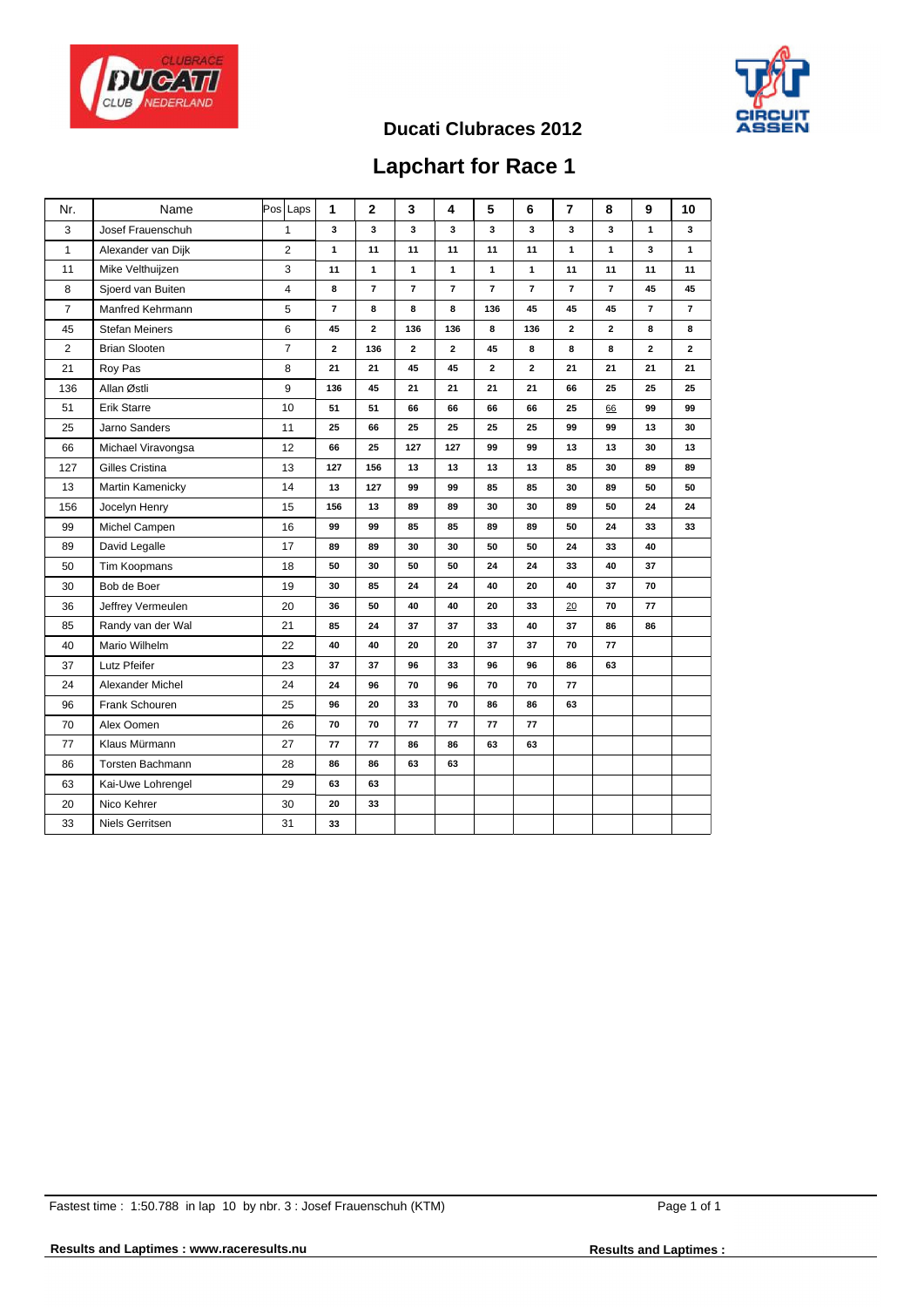



## **Supermono - Race 1 11 - 13 May 2012**<br> **Laptimes 11 - 13 May 2012 Laptimes Assen - 4555 mtr.**

| Pos            | <b>Nbr</b>     | Name / Team name       | Gap           | 1        | $\mathbf{2}$ | 3        | 4        | 5        | 6        | $\overline{7}$ | 8        | 9        | 10       | 11 | 12 |
|----------------|----------------|------------------------|---------------|----------|--------------|----------|----------|----------|----------|----------------|----------|----------|----------|----|----|
| $\mathbf{1}$   | 3              | Josef Frauenschuh      | -- 10 laps -- | 1:56.835 | 1:53.753     | 1:51.395 | 1:51.915 | 1:51.809 | 1:51.950 | 1:51.902       | 1:51.468 | 1:51.415 | 1:50.788 |    |    |
| $\overline{2}$ | $\overline{1}$ | Alexander van Dijk     | 0.211         | 1:58.590 | 1:52.922     | 1:51.255 | 1:51.256 | 1:51.529 | 1:51.875 | 1:52.145       | 1:51.083 | 1:50.958 | 1:51.059 |    |    |
| 3              | 11             | Mike Velthuijzen       | 0.440         | 1:58.604 | 1:51.956     | 1:51.574 | 1:51.394 | 1:51.632 | 1:51.888 | 1:52.479       | 1:51.228 | 1:51.143 | 1:50.895 |    |    |
| $\overline{4}$ | 45             | <b>Stefan Meiners</b>  | 12.089        | 1:59.918 | 1:57.455     | 1:52.722 | 1:51.908 | 1:52.361 | 1:52.157 | 1:51.801       | 1:52.251 | 1:51.585 | 1:52.425 |    |    |
| 5              | $\overline{7}$ | Manfred Kehrmann       | 16.174        | 2:01.239 | 1:52.497     | 1:51.078 | 1:51.727 | 1:52.484 | 1:54.147 | 1:53.556       | 1:54.633 | 1:54.325 | 1:54.578 |    |    |
| 6              | 8              | Sjoerd van Buiten      | 16.835        | 1:59.421 | 1:54.193     | 1:53.451 | 1:53.563 | 1:53.963 | 1:54.307 | 1:53.420       | 1:53.330 | 1:52.627 | 1:51.357 |    |    |
| $\overline{7}$ | $\overline{2}$ | <b>Brian Slooten</b>   | 19.545        | 1:59.313 | 1:54.182     | 1:53.207 | 1:53.507 | 1:53.709 | 1:54.077 | 1:52.904       | 1:53.574 | 1:53.942 | 1:52.856 |    |    |
| 8              | 21             | Roy Pas                | 33.105        | 1:59.542 | 1:55.388     | 1:54.638 | 1:54.317 | 1:54.522 | 1:55.444 | 1:55.424       | 1:54.596 | 1:55.102 | 1:55.846 |    |    |
| 9              | 25             | Jarno Sanders          | 46.109        | 2:01.738 | 1:55.968     | 1:55.216 | 1:54.665 | 1:54.990 | 1:56.672 | 1:57.534       | 1:57.724 | 1:56.244 | 1:56.990 |    |    |
| 10             | 99             | Michel Campen          | 1:17.179      | 2:06.335 | 1:59.322     | 2:00.273 | 1:59.691 | 1:58.745 | 1:58.042 | 1:58.527       | 1:58.566 | 2:00.008 | 1:58.421 |    |    |
| 11             | 30             | Bob de Boer            | 1:18.260      | 2:12.925 | 2:01.708     | 2:00.493 | 1:58.750 | 2:00.159 | 1:58.119 | 2:00.104       | 1:57.400 | 1:56.977 | 1:55.715 |    |    |
| 12             | 13             | Martin Kamenicky       | 1:23.378      | 2:04.637 | 1:59.677     | 2:00.317 | 1:59.828 | 2:00.047 | 1:58.726 | 2:00.517       | 2:00.106 | 1:58.684 | 2:00.937 |    |    |
| 13             | 89             | David Legalle          | 1:30.374      | 2:06.459 | 2:00.833     | 2:01.257 | 2:00.618 | 2:01.480 | 2:00.654 | 2:00.171       | 1:59.248 | 1:59.407 | 2:00.349 |    |    |
| 14             | 50             | Tim Koopmans           | 1:39.828      | 2:08.593 | 2:03.148     | 2:01.582 | 2:00.944 | 2:00.555 | 2:00.288 | 2:01.009       | 2:00.550 | 2:01.469 | 2:01.772 |    |    |
| 15             | 24             | Alexander Michel       | 1:50.452      | 2:11.882 | 2:02.005     | 2:02.456 | 2:02.092 | 2:02.195 | 2:01.640 | 2:01.462       | 2:02.346 | 2:01.480 | 2:02.583 |    |    |
| 16             | 33             | <b>Niels Gerritsen</b> | 1:53.079      | 2:46.635 | 1:59.401     | 1:58.727 | 1:57.057 | 1:58.177 | 1:57.242 | 1:56.914       | 1:56.127 | 1:56.388 | 1:56.780 |    |    |
| 17             | 40             | Mario Wilhelm          | -- 9 laps --  | 2:10.475 | 2:04.655     | 2:08.328 | 2:08.908 | 2:09.322 | 2:08.512 | 2:10.187       | 2:07.038 | 2:13.099 |          |    |    |
| 18             | 37             | Lutz Pfeifer           | 9.495         | 2:11.530 | 2:10.816     | 2:09.774 | 2:09.975 | 2:10.010 | 2:09.184 | 2:09.706       | 2:09.219 | 2:09.413 |          |    |    |
| 19             | 70             | Alex Oomen             | 1:00.441      | 2:19.146 | 2:15.602     | 2:16.190 | 2:15.291 | 2:19.680 | 2:14.244 | 2:15.512       | 2:11.866 | 2:12.088 |          |    |    |
| 20             | 77             | Klaus Mürmann          | 1:21.426      | 2:21.343 | 2:16.910     | 2:18.726 | 2:18.766 | 2:19.429 | 2:17.781 | 2:16.724       | 2:16.408 | 2:15.146 |          |    |    |
| 21             | 86             | Torsten Bachmann       | 1:21.435      | 2:21.752 | 2:16.258     | 2:18.824 | 2:18.583 | 2:17.557 | 2:18.315 | 2:17.328       | 2:16.834 | 2:15.288 |          |    |    |
| 22             | 66             | Michael Viravongsa     | -- 8 laps --  | 2:01.412 | 1:55.321     | 1:54.541 | 1:54.689 | 1:55.375 | 1:56.941 | 1:56.063       | 2:13.129 |          |          |    |    |
| 23             | 63             | Kai-Uwe Lohrengel      | 3:06.240      | 2:25.026 | 2:18.691     | 2:23.975 | 2:20.708 | 2:21.286 | 2:20.520 | 2:19.731       | 2:21.383 |          |          |    |    |
| 24             | 85             | Randy van der Wal      | -- 7 laps --  | 2:07.980 | 2:01.824     | 1:59.483 | 1:58.656 | 1:59.009 | 1:57.721 | 1:59.505       |          |          |          |    |    |
| 25             | 20             | Nico Kehrer            | 1:02.178      | 2:04.228 | 2:02.776     | 2:00.885 | 2:06.122 | 2:00.426 | 1:59.031 | 2:25.402       |          |          |          |    |    |
| 26             | 136            | Allan Østli            | -- 6 laps --  | 2:00.676 | 1:52.933     | 1:52.716 | 1:53.568 | 1:52.029 | 1:55.226 |                |          |          |          |    |    |
| 27             | 96             | Frank Schouren         | 1:42.394      | 2:18.229 | 2:12.367     | 2:13.417 | 2:08.558 | 2:06.774 | 2:07.998 |                |          |          |          |    |    |
| 28             | 127            | Gilles Cristina        | -- 4 laps --  | 2:04.039 | 1:59.636     | 2:00.276 | 1:59.962 |          |          |                |          |          |          |    |    |
| 29             | 51             | Erik Starre            | -- 2 laps --  | 2:00.941 | 1:56.196     |          |          |          |          |                |          |          |          |    |    |
| 30             | 156            | Jocelyn Henry          | 6.069         | 2:05.318 | 1:57.041     |          |          |          |          |                |          |          |          |    |    |
| 31             | 36             | Jeffrey Vermeulen      | $-1$ laps $-$ | 2:08.771 |              |          |          |          |          |                |          |          |          |    |    |
| 39             | 18             | Libor Kamenicky        |               |          |              |          |          |          |          |                |          |          |          |    |    |
| 40             | 58             | Norbert Bresgen        |               |          |              |          |          |          |          |                |          |          |          |    |    |
| 41             | $\overline{4}$ | Jan Muijsers           |               |          |              |          |          |          |          |                |          |          |          |    |    |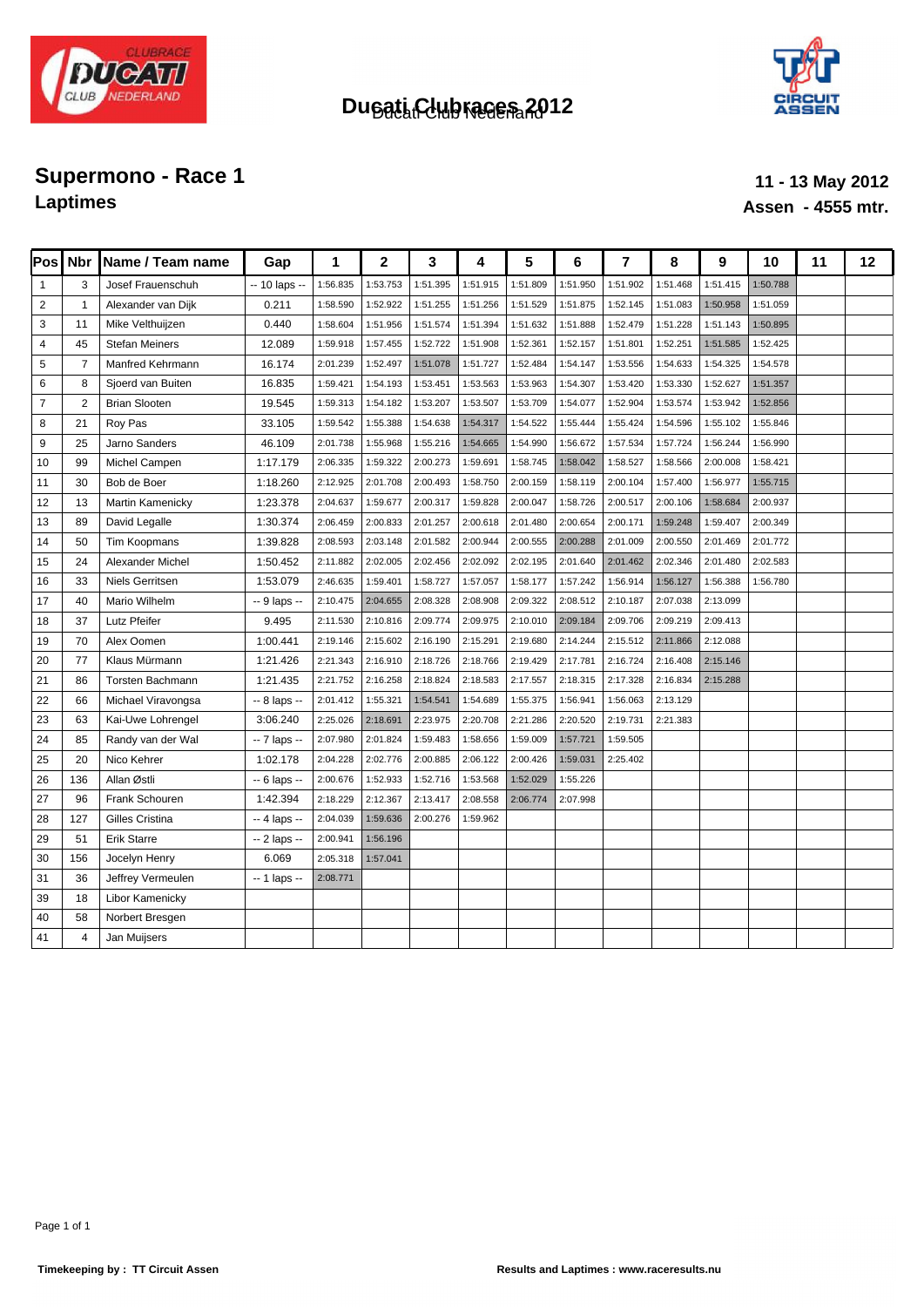

Ducati Club Nederland



# **Supermono - Race 2**

#### **Assen - 4555 mtr. 11 - 13 May 2012**

|            |                | Pos Nbr Name         | <b>Motorcycle</b>                                | Gap           | <b>Total time</b> | <b>Fastest</b> | In             | Avg.<br><b>Speed</b> |
|------------|----------------|----------------------|--------------------------------------------------|---------------|-------------------|----------------|----------------|----------------------|
| 1          | 3              | Josef Frauenschuh    | KTM                                              | -- 10 laps -- | 18:41.568         | 1:49.947       | 3 <sup>1</sup> | 146.20               |
| 2          | 45             | Stefan Meiners       | Happeck-Yamaha                                   | 0.601         | 18:42.169         | 1:50.286       | 10             | 146.12               |
| 3          | 8              | Sjoerd van Buiten    | <b>DUCATI</b>                                    | 1.459         | 18:43.027         | 1:50.464       | 9              | 146.01               |
| 4          | 25             | Jarno Sanders        | <b>ROTAX</b>                                     | 36.043        | 19:17.611         | 1:54.244       | 5              | 141.65               |
| 5          | $\overline{2}$ | <b>Brian Slooten</b> | <b>BAKKER</b>                                    | 42.200        | 19:23.768         | 1:51.855       | 3              | 140.90               |
| 6          | 19             | Perry Goldstein      | <b>KTM</b>                                       | 42.378        | 19:23.946         | 1:54.524       | 6              | 140.88               |
| 7          | 66             | Michael Viravongsa   |                                                  | 42.539        | 19:24.107         | 1:54.273       | 8              | 140.86               |
| 8          | 99             | Michel Campen        | <b>BAKKER</b>                                    | 56.032        | 19:37.600         | 1:54.936       | 8              | 139.24               |
| 9          | 21             | Roy Pas              | <b>KTM</b>                                       | 1:02.664      | 19:44.232         | 1:54.823       | 10             | 138.46               |
| 10         | 13             | Martin Kamenicky     | <b>JAWA</b>                                      | 1:03.566      | 19:45.134         | 1:56.146       |                | 10 138.36            |
| 11         | 18             | Libor Kamenicky      | <b>JAWA</b>                                      | 1:03.582      | 19:45.150         | 1:55.999       | 10             | 138.36               |
| 12         | 89             | David Legalle        | <b>BMW</b>                                       | 1:32.007      | 20:13.575         | 1:58.028       | 8              | 135.12               |
| 13         | 20             | Nico Kehrer          | Skorpion                                         | 1:34.188      | 20:15.756         | 1:55.246       | 8              | 134.87               |
| 14         | 24             | Alexander Michel     | <b>MZ</b>                                        | 1:40.586      | 20:22.154         | 2:00.703       | 8              | 134.17               |
| 15         | 40             | Mario Wilhelm        | <b>MZ</b>                                        | 1:46.739      | 20:28.307         | 2:01.150       |                | 4 133.50             |
| 16         | 30             | Bob de Boer          | YAMAHA                                           | 1:50.561      | 20:32.129         | 1:57.951       | $7^{\circ}$    | 133.08               |
| 18         | 37             | Lutz Pfeifer         | <b>BIMOTA</b>                                    | -- 9 laps --  | 19:33.491         | 2:08.427       |                | 7 125.76             |
| 19         | 96             | Frank Schouren       | SUZUKI                                           | 26.589        | 20:00.080         | 2:07.534       | 6              | 122.97               |
| 20         | 63             | Kai-Uwe Lohrengel    | YAMAHA                                           | 53.147        | 20:26.638         | 2:10.405       | 9              | 120.31               |
| 21         | 86             | Torsten Bachmann     | SUZUKI                                           | 55.825        | 20:29.316         | 2:12.374       | 9              | 120.05               |
| 22         | 58             | Norbert Bresgen      | SUZUKI                                           | 1:15.840      | 20:49.331         | 2:14.400       | $7^{\circ}$    | 118.12               |
|            |                | NOT CLASSIFIED       | Classification Limit (75% of 10 laps) = $7$ laps |               |                   |                |                |                      |
| <b>DNF</b> | 51             | Erik Starre          | <b>SPECIAL</b>                                   | 9 laps        | 18:06.976         | 1:55.313       |                | 6 135.77             |
| <b>DNF</b> | 50             | Tim Koopmans         |                                                  | 6 laps        | 12:20.163         | 1:59.912       | 6              | 132.92               |
| <b>DNF</b> | 70             | Alex Oomen           | <b>BIMOTA</b>                                    | 5 laps        | 11:38.014         | 2:14.685       | 5              | 117.46               |
| <b>DNF</b> | $\mathbf{1}$   | Alexander van Dijk   | YAMAHA                                           | 3 laps        | 5:42.200          | 1:51.339       | 3              | 143.75               |
| <b>DNF</b> | 36             | Jeffrey Vermeulen    | YAMAHA                                           | 2 laps        | 4:17.050          | 2:03.426       | $\overline{2}$ | 127.58               |
| <b>DNF</b> | 136            | Allan Østli          | Jsbduc F012                                      | 1 laps        | 2:00.441          | 1:58.439       | $\mathbf{1}$   | 136.14               |
| <b>DNF</b> | $\overline{7}$ | Manfred Kehrmann     | <b>BMW</b>                                       | O laps        |                   |                | $\circ$        |                      |
| <b>DNF</b> | 11             | Mike Velthuijzen     | Mys Yamaha                                       | O laps        |                   |                | 0              |                      |
| <b>DNF</b> | 127            | Gilles Cristina      | Zpf sm02                                         | O laps        |                   |                | 0              |                      |

Riders 2, 21, 30. Penalty 20 sec. Jumpstart

|                     | Fastest time: 1:49.947 in lap 3 by nbr. 3 : Josef Frauenschuh (KTM) |         | Timekeeping by: TT Circuit Assen | <b>Publication-time</b> |  |  |  |  |
|---------------------|---------------------------------------------------------------------|---------|----------------------------------|-------------------------|--|--|--|--|
|                     | Results and Laptimes: www.raceresults.nu                            |         | Time Printed:                    |                         |  |  |  |  |
| Clerk of the Course |                                                                     | Steward | Timekeeper                       |                         |  |  |  |  |
|                     |                                                                     |         |                                  |                         |  |  |  |  |
|                     |                                                                     |         |                                  |                         |  |  |  |  |
|                     | Annemieke Vlieger                                                   |         | Jans Eising                      |                         |  |  |  |  |
| Page 1 of 1         |                                                                     |         |                                  |                         |  |  |  |  |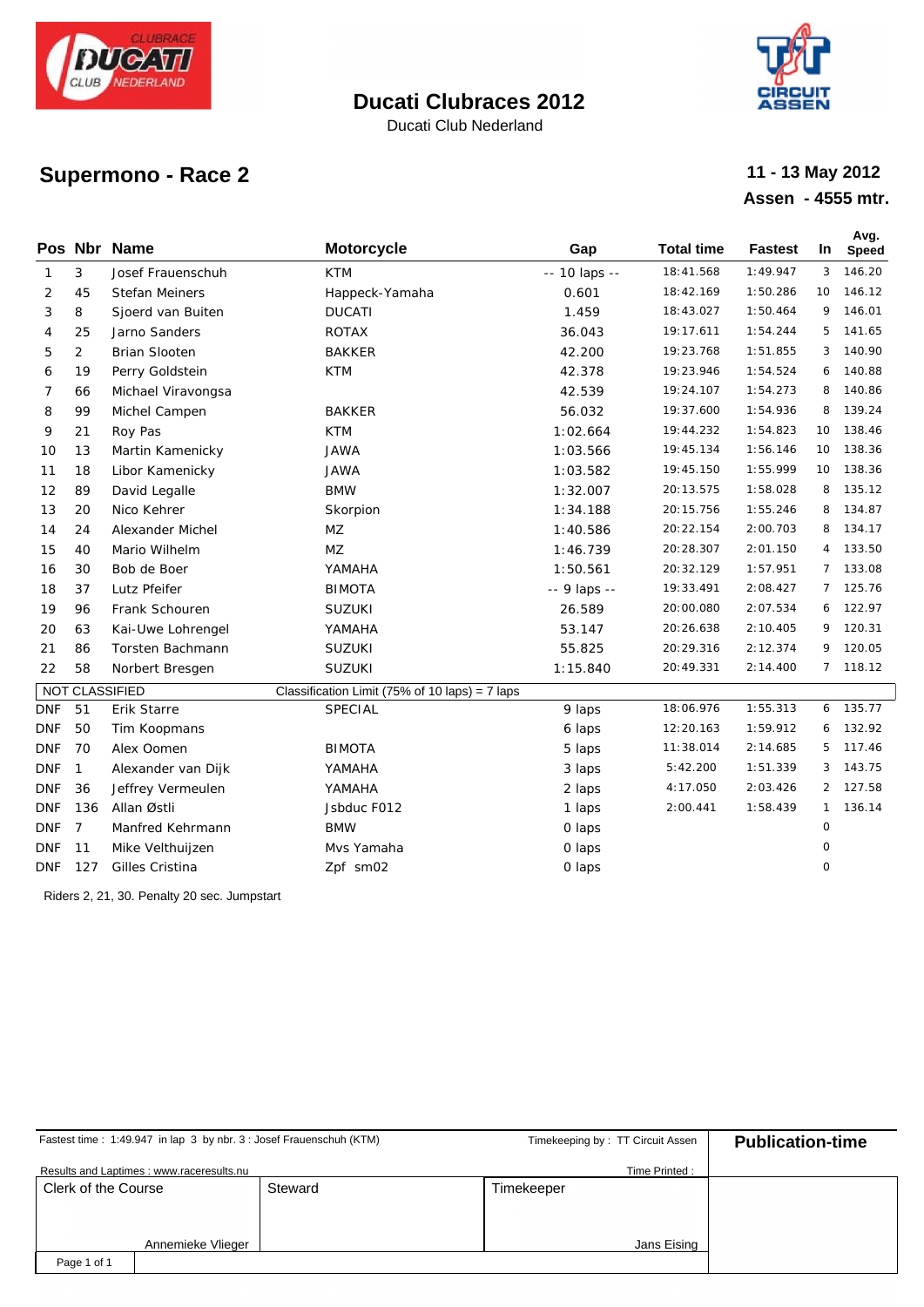



## **Lapchart for Race 2**

| Nr.          | Name                  | Pos Laps       | $\mathbf{1}$ | $\mathbf{2}$ | 3              | 4              | 5            | 6              | $\overline{7}$ | 8              | 9              | 10           |
|--------------|-----------------------|----------------|--------------|--------------|----------------|----------------|--------------|----------------|----------------|----------------|----------------|--------------|
| 3            | Josef Frauenschuh     | $\mathbf{1}$   | 3            | 3            | 3              | 3              | 3            | 3              | 3              | 3              | 3              | 3            |
| 8            | Sjoerd van Buiten     | 2              | 8            | $\mathbf{1}$ | $\mathbf{1}$   | 8              | 8            | 8              | 8              | 45             | 45             | 45           |
| $\mathbf{1}$ | Alexander van Dijk    | 3              | $\mathbf{1}$ | 8            | 8              | $\overline{2}$ | 45           | 45             | 45             | 8              | 8              | 8            |
| 2            | <b>Brian Slooten</b>  | $\overline{4}$ | $\mathbf{2}$ | $\mathbf{2}$ | $\overline{2}$ | 45             | $\mathbf{2}$ | $\overline{2}$ | $\mathbf{2}$   | $\overline{2}$ | $\overline{2}$ | $\mathbf{2}$ |
| 45           | <b>Stefan Meiners</b> | 5              | 45           | 45           | 45             | 25             | 25           | 25             | 25             | 25             | 25             | 25           |
| 136          | Allan Østli           | 6              | 136          | 25           | 25             | 66             | 21           | 21             | 21             | 19             | 66             | 19           |
| 25           | Jarno Sanders         | $\overline{7}$ | 25           | 66           | 66             | 21             | 66           | 66             | 19             | 21             | 19             | 66           |
| 21           | Roy Pas               | 8              | 21           | 21           | 21             | 19             | 19           | 19             | 66             | 66             | 21             | 21           |
| 66           | Michael Viravongsa    | 9              | 66           | 19           | 19             | 13             | 13           | 99             | 99             | 99             | 99             | 99           |
| 19           | Perry Goldstein       | 10             | 19           | 13           | 13             | 18             | 99           | 13             | 51             | 51             | 13             | 13           |
| 13           | Martin Kamenicky      | 11             | 13           | 18           | 18             | 99             | 18           | 51             | 13             | 13             | 18             | 18           |
| 51           | <b>Erik Starre</b>    | 12             | 51           | 51           | 99             | 51             | 51           | 18             | 18             | 18             | 51             | 30           |
| 99           | Michel Campen         | 13             | 99           | 99           | 51             | 24             | 24           | 24             | 30             | 30             | 30             | 89           |
| 89           | David Legalle         | 14             | 89           | 89           | 89             | 89             | 30           | 30             | 89             | 89             | 89             | 20           |
| 18           | Libor Kamenicky       | 15             | 18           | 24           | 24             | 30             | 89           | 89             | 24             | 24             | 20             | 24           |
| 24           | Alexander Michel      | 16             | 24           | 30           | 30             | 40             | 40           | 50             | 40             | 20             | 24             | 40           |
| 30           | Bob de Boer           | 18             | 30           | 40           | 40             | 50             | 50           | 40             | 20             | 40             | 40             |              |
| 40           | Mario Wilhelm         | 19             | 40           | 36           | 50             | 20             | 20           | 20             | 37             | 37             | 37             |              |
| 36           | Jeffrey Vermeulen     | 20             | 36           | 50           | 37             | 37             | 37           | 37             | 96             | 96             | 96             |              |
| 50           | Tim Koopmans          | 21             | 50           | 37           | 20             | 86             | 96           | 96             | 86             | 63             | 63             |              |
| 37           | Lutz Pfeifer          | 22             | 37           | 20           | 86             | 96             | 86           | 86             | 63             | 86             | 86             |              |
| 86           | Torsten Bachmann      | 17             | 86           | 86           | 96             | 63             | 58           | 63             | 58             | 58             | 58             |              |
| 70           | Alex Oomen            | 23             | 70           | 70           | 70             | 58             | 70           | 58             |                |                |                |              |
| 20           | Nico Kehrer           | 24             | 20           | 63           | 63             | 70             | 63           |                |                |                |                |              |
| 63           | Kai-Uwe Lohrengel     | 25             | 63           | 96           | 58             |                |              |                |                |                |                |              |
| 58           | Norbert Bresgen       | 26             | 58           | 58           |                |                |              |                |                |                |                |              |
| 96           | Frank Schouren        | 27             | 96           |              |                |                |              |                |                |                |                |              |